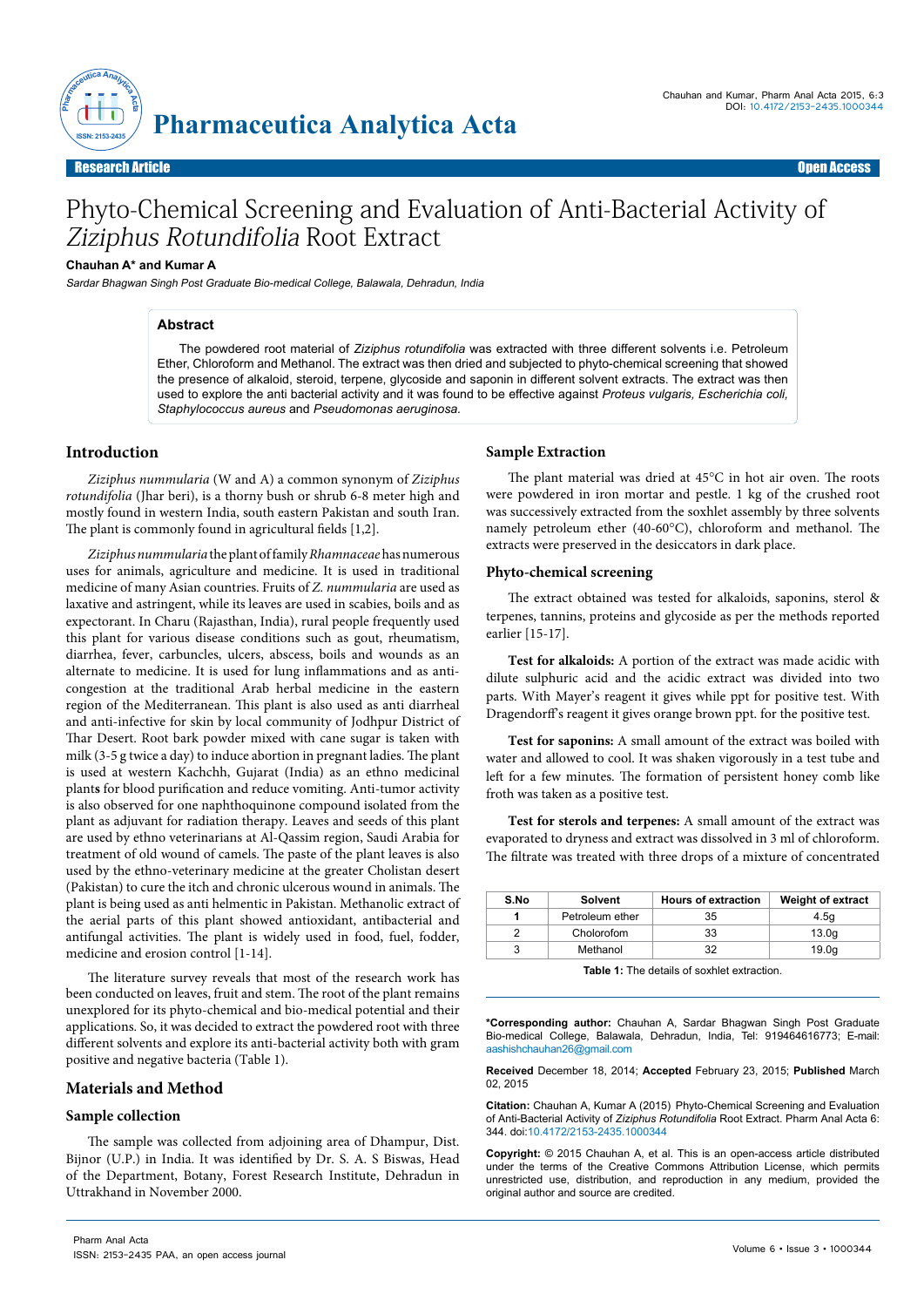sulphuric acid and acetic anhydride. The production of different shade of color was recorded as a positive test.

It was furthered verified by Libermann Buchard test. A small portion of the extract was treated with hot acetic anhydride, cooled and then few drops of concentrated sulfuric acid were added, Production of bluish green color confirmed sterol while violet or pink for terpene.

**Test for tannins:** A small amount of the extract was treated with 5% ferric chloride solution and the production of green to blue color was taken as a positive test for tannins.

**Test for proteins:** Addition of very dilute copper sulphate to alkaline solution of protein gives red to violet solution that confirms protein by Biuret test. Protein produces yellow orange color when warmed with concentrated nitric acid and color gets orange when made alkaline in Xantho proteins test. Millon's reagent gives white ppt. when a solution of mercuric nitrate containing nitrous acids is added to a protein solution.

**Test for carbohydrates:** Molish test is positive when on treatment with alpha napthol and concentrated sulphuric acid the extract gives purple color. Reduction of Fehling's solution is seen when in a solution of carbohydrate equal quantity of Fehling A and B are added. After heating brick red ppt. is obtained. In Benedict's test, the test solution gave yellow or reddish brown precipitate with Benedict's reagent after boiling on water bath.

### **Anti-bacterial activity**

The assay medium components are given in the table 2. The antibacterial activity was observed against the following bacteria. The bacterial culture was maintained on nutrient agar slants stored at 4°C refrigerator.

#### **Proteus vulgaris**

- 1. *Escherichia coli*
- 2. *Alcaligens faecalis*

| S. No | <b>Components</b> | Quantity (g/L) |
|-------|-------------------|----------------|
|       | Peptone           | 05.0           |
|       | Beef extract      | 03.0           |
| 3     | Sodium chloride   | 05.0           |
|       | Agar-Agar         | 15.0           |

|  | Table 2: Composition of the medium. |  |  |
|--|-------------------------------------|--|--|
|--|-------------------------------------|--|--|

| Sr | Plant<br><b>Constituents</b> | <b>Test Performed</b>                                    | <b>Petroleum</b><br>ether extract | Methanol<br><b>Extract</b> | Chloroform<br>extract |
|----|------------------------------|----------------------------------------------------------|-----------------------------------|----------------------------|-----------------------|
| 1  | Carbohydrate &<br>Glycoside  | <b>Benedict test</b><br>Fehling's test<br>Molisch test   |                                   | $\ddot{}$                  |                       |
| 2  | Protein                      | Xanthoprotic test<br>Millon's test<br><b>Biuret test</b> |                                   |                            |                       |
| 4  | Alkaloid                     | Mayer test<br>Dragondroff test                           |                                   | $\ddot{}$                  |                       |
| 6  | Steroid                      | Liberman<br><b>Buchard test</b><br>Salkowaski test       | $\ddot{}$<br>$\ddot{}$            | $\ddot{}$<br>$\ddot{}$     | $\ddot{}$             |
| 8  | Tannin                       | Ferric chloride test                                     |                                   |                            |                       |
| 9  | Saponin                      | Foam test                                                |                                   | $\ddot{}$                  |                       |

where, - refers to its absence and + refers to the presence of the metabolite in the extract.

**Table 3:** The qualitative chemical analysis of metabolites presents in root extract of *Zizyphus Numularia.*

- 3. *Bacillus cereus*
- 4. *Schiegella dysenterae*
- 5. *Staphylococcus aureus*
- 6. *Pseudomonas aeruginosa*

 The medium was prepared by dissolving the content in 1000 ml distilled water at pH 7.0. The distribution and sterilization of medium was done as per experimental requirements and followed the methodology as given by Aneja [18].

Page 2 of 3

#### **Anti-bacterial assay**

**Preparation of agar plates:** 25 ml of molten nutrient agar medium cooled to 45°C was added into pre sterilized petriplates and was allowed to solidify. Petri plates were allowed to dry by placing them at 37°C for 35 minutes. 0.1 ml of 16 hours old culture of microbial strains was swabbed over the agar plates.

**Preparation of filter paper discs:** Six mm diameter filter paper discs were prepared and impregnated with plant extract. Dried discs were placed in seeded agar petriplates at equal distance and incubated at 37°C for 16-20 hours. The methanolic extract was used to test the anti-bacterial activity.

### **Results and Discussion**

#### **Phyto-chemical screening**

The results obtained by qualitative phyto-chemical screening for primary and secondary metabolites in the root extracts have been summarized below in table 3.

The results obtained clearly show that the methanol roots extract has phyto-chemical constituents like glycoside, saponin, alkaloids and steroids. The phyto-chemical analysis of the roots of *Z. nummuleria* remains unexplored as yet but the result obtained after screening the chemical metabolites (primary and secondary) are similar to the results obtained earlier for the phyto-chemical screening of leaves, fruits of *Z. nummularia* [19].

#### **Anti-bacterial property**

The result obtained by anti bacterial assay clearly suggests that the methanolic extract is effective against *P. vulgaris, E. coli, S. aureusm*  and *P. aeruginosa* as seen in table 4.

The anti-microbial potential of the root extract of *Z. nummularia* has not been taken up for study so far but the results obtained are similar to that reported for leaf extract, earlier. The extract is effective against both gram positive and negative bacteria [20,21].

## **Conclusions**

*Ziziphus rotundifolia* has numerous applications. The root extract was obtained by using three different solvents i.e. Petroleum Ether, Chloroform and Methanol. The extract was then subjected to phytochemical screening that showed the presence of alkaloid, steroid, terpene, glycoside and saponin. The extract was then used to explore the anti bacterial activity and it was found to be effective against both gram positive and gram negative bacteria such as *Proteus vulgaris*, *Escherchia coli*, *Staphylococcus aureus* and *Pseudomonas aeruginosa*.

#### **Acknowledgement**

I am grateful to the guidance of my mother Mrs. Madhvi Chauhan, Sisters Mrs. Sushma Singh and Mrs. Sapna Chauhan for being a support. I am indebted